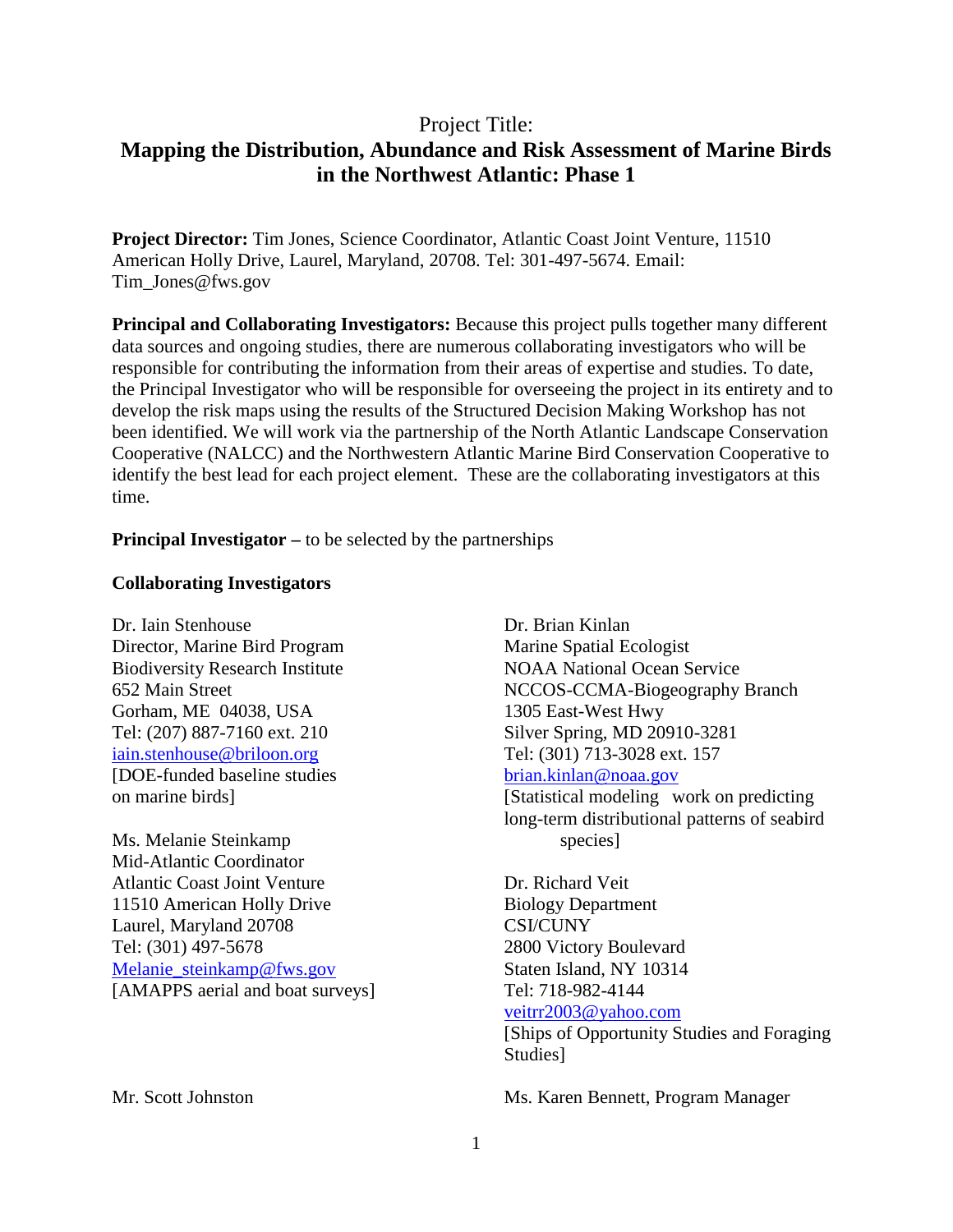Chief, Division of Migratory Bird Management Natural Heritage, Endangered Species & US Fish and Wildlife Service Private Lands Programs 300 Westgate Center Drive DE Division of Fish and Wildlife, DNREC Hadley, MA 01036 89 Kings Highway Tel: (413) 253-8557 Dover, DE 19901 scott\_johnston@fws.gov Tel: (302) 739-9124 Individual Tracking Studies] Karen.bennett@state.de.us

Dr. Jarrod Santora La Jolla, CA 92037-1022. 12011 Beech Forest Road Tel: (858) 546-7000. Laurel, Maryland 20708 jsantora@noaa.gov Tel: (301) 497-xxxx [Predictive Modeling – Gaps].

[State Agency Liaison and Advisor]

NOAA SW Science Fisheries Center Mr. Mark Wimer and Dr. Allan O'Connell 3333 North Torrey Pines Court USGS Patuxent Wildlife Research Center aoconnell@usgs.gov [Atlantic Seabird Compendium]

## **Funds Requested: \$175,000 (Phase One)**

#### **Project Summary**

This project will develop a series of maps depicting the distribution, abundance and areas of high, medium and low risk to marine birds from offshore activities (e.g., energy development) in the northwestern Atlantic Ocean. There are numerous efforts underway to identify marine habitats of importance to marine birds in the offshore environments of the eastern U.S. Many of these efforts are gathering similar types of information (i.e., baseline data) but are focusing on different regions and using different technologies. This project will bring together a unique partnership to pull together data from a variety of sources including: ships of opportunity, aerial surveys, species specific telemetry studies, and the historic (from the 1970s to present) marine bird database (Atlantic Seabird Compendium) maintained by the US Geological Survey (USGS). These data will be used to model distribution and abundance patterns of many species or species groups of seabirds and then combine them with species risk assessments to create a spatially explicit risk surface. The resulting "best darn bird map" can be can be used for informing decisions about siting offshore activities such as wind turbine installations, marine spatial planning efforts, or other uses requiring maps of seabird distributions such as identifying marine protected areas. Our goal in this effort is to document and predict areas of frequent use and aggregations of birds and the relative risk to marine birds within these areas. Interest in developing wind resources in the offshore waters of the Mid-Atlantic and New England is increasing rapidly and information is needed to help managers select sites for wind turbines and other offshore uses. The resulting risk surface can be used to inform offshore energy development and more generally, marine spatial planning efforts about the importance of the pelagic habitats to marine birds.

To accomplish this we need to identify seasonal distribution and abundance patterns, movement patterns, habitat-abundance associations (including prey), and the potential risk to a particular species based on life history traits, behaviors or species' vulnerabilities. Currently, information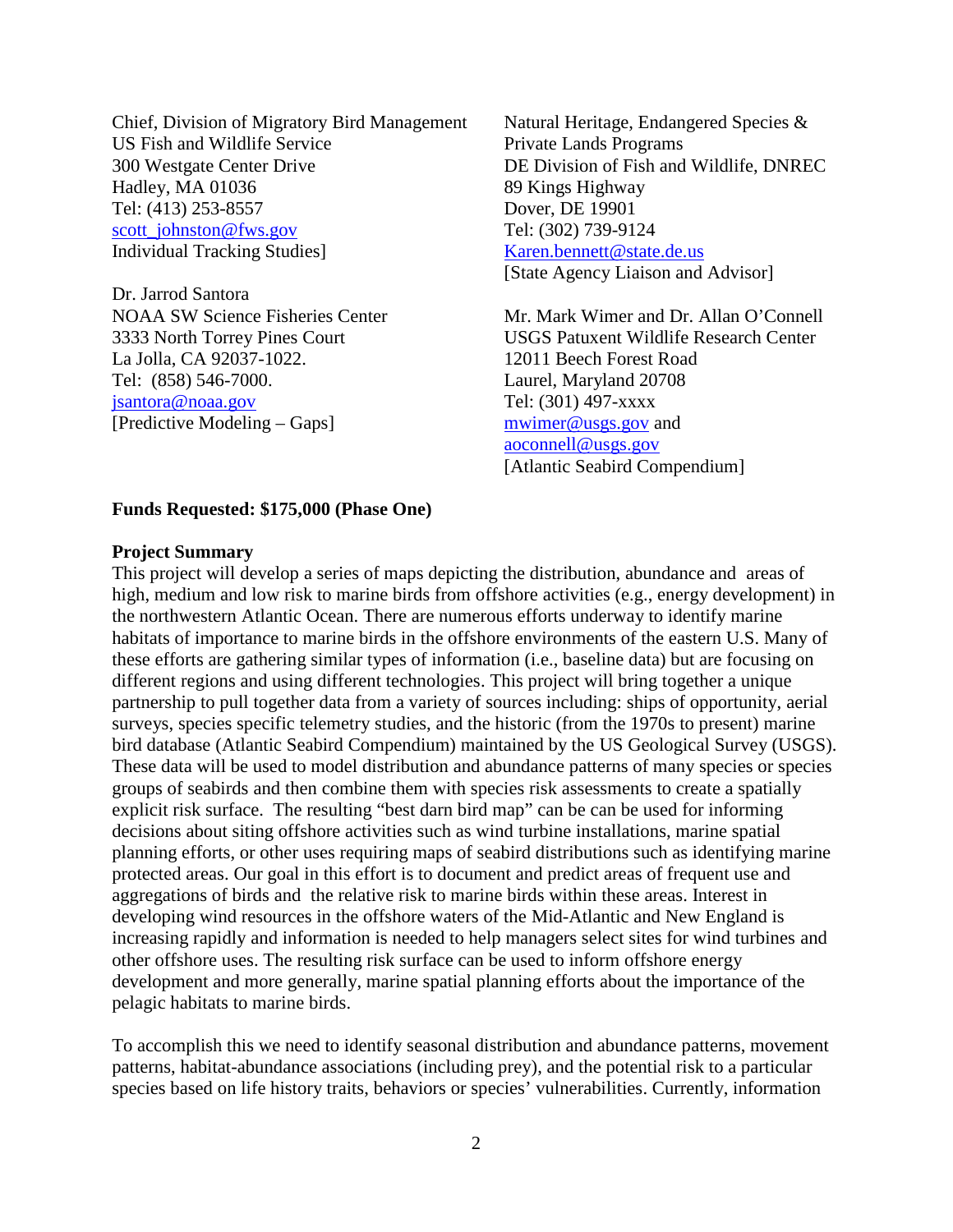on the spatial and temporal movement and occupancy patterns of wildlife resources in offshore habitats is lacking for much of the North and Mid-Atlantic Planning Regions. This project will integrate data from a number of ongoing marine bird survey efforts including but not limited to ships of opportunity surveys conducted by City University of New York,  $AMAPPS<sup>1</sup>$  aerial and ship-based surveys, ongoing telemetry studies of individual marine birds (sea ducks and seabirds) by a number of entities, state-funded studies gathering baseline information, the USFWS sea duck surveys and data from Canadian surveys in the Gulf of Maine. This project also will integrate with and inform work underway by NOAA's Biogeography Division who are predicting seabird occurrences in the mid-Atlantic and New York Bight. This project will support work underway by The Nature Conservancy who is developing an estuarine and marine habitat classification system from Maine to Virginia using NOAA and NatureServe's Coastal and Marine Ecological Classification Standard (CMECS) and the Nature Conservancy and NatureServe's Northeast Regional Habitat Classification System (NRHCS). A workshop will be held to identify and quantify risk factors using a Structured Decision Making (SDM) process for marine birds in the Northwest Atlantic. The results from this workshop will be combined with data from the studies and surveys mentioned above, to create a map of relative risk to marine birds based on patterns of use, abundance and temporal variability that will inform current and future decisions by natural resource managers.

 ${}^{1}$ A coordinated effort among FWS, NOAA, BOEM, and The Navy to collect information on the distribution and abundance of marine mammals, turtles, and birds in the Atlantic.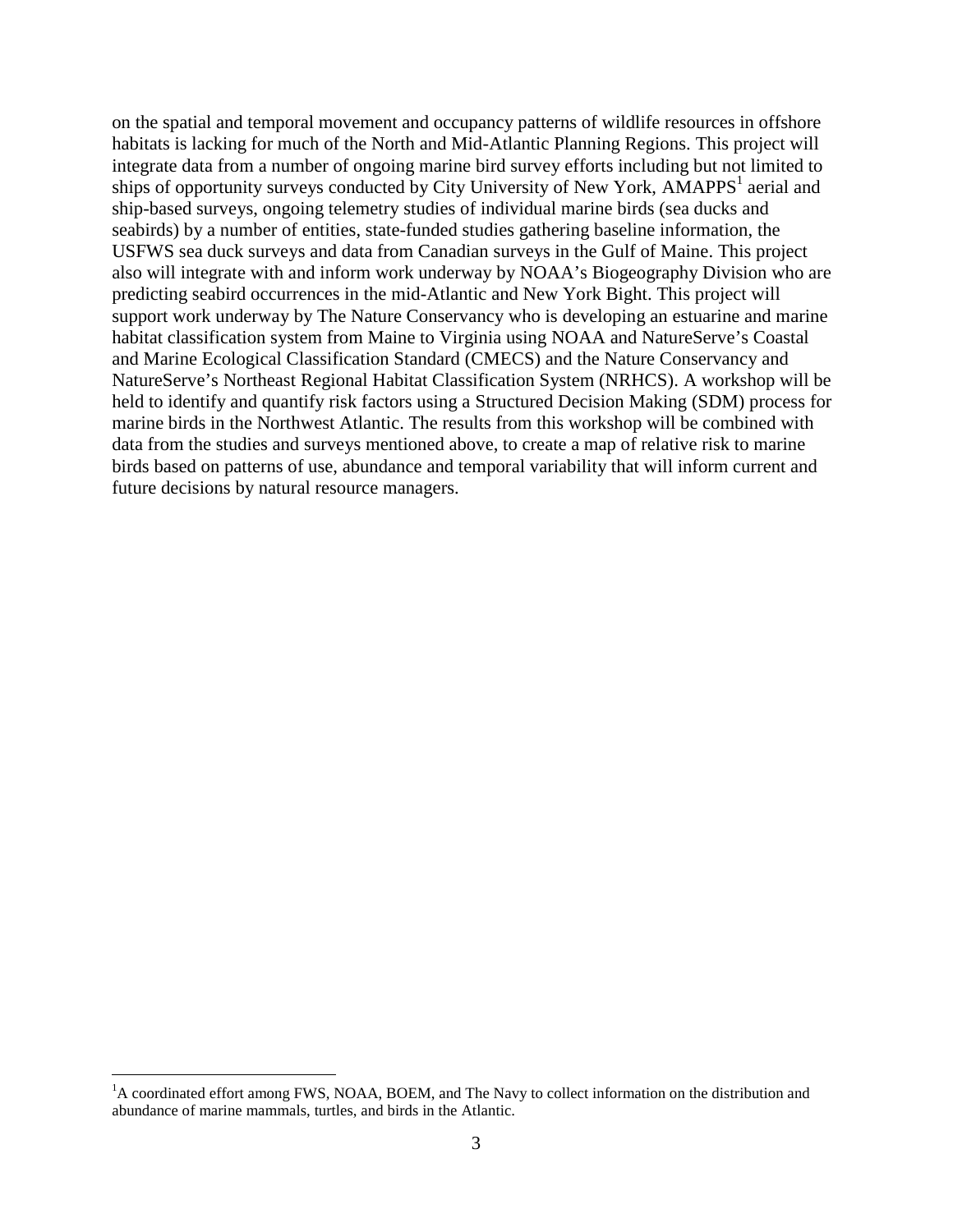# **Mapping the Distribution, Abundance and Risk Assessment of Marine Birds in the Northwest Atlantic**

**Product:** The primary product of this proposal is a series of maps depicting the distribution, abundance and spatio-temporal variability of seabirds in the Northwest Atlantic and of the risk to marine birds from offshore activities (e.g., wind power development) . The final product will include maps of species distributions and abundances including marine "hotspots" which will be based on a statistically supported measure of persistent of occurrence. Our analyses will make use of a variety of historic and extant surveys to model occurrence and abundance in a spatially explicit framework. At this time we anticipate modeling the relative risk to marine birds categorically by areas of high, medium and low use; exact definitions will be developed during the Structured Decision Making (SDM) workshop. This effort will be a collaborative effort among scientists within the marine community and will include federal and state Fish and Wildlife agencies, academia, and private conservation organizations. Maps will be produced at different spatial resolutions to give marine spatial planners the ability to address planning and siting questions at both the regional and "local" scales. Phase I of this project will focus on the Mid-Atlantic region. Phases II and III, if funded, will expand the scope of this project to the rest of the North Atlantic Landscape Conservation Cooperative (NALCC) coastal waters. Products developed through this proposal will be used by partners of the Atlantic Coast Joint Venture (ACJV) and the NALCC to further conservation efforts directed at sustaining populations of seabirds in the northwest Atlantic.

**NALCC Relevance**: This project fulfills the purpose, vision and mission of the NALCC by bringing together data sources from multiple partners to create a comprehensive data and mapping product that will be used to assess risks posed by various stressors to marine avifauna and to inform decisions in offshore environments including, but not limited to, wind turbine installation, marine spatial planning, and identifying protected areas in the marine landscape within the boundaries of the NALCC. This proposal addresses **Ecological Planning** and **Conservation Design** actions identified in the *FINAL DRAFT North Atlantic Landscape Conservation Cooperative Conservation Science Strategic Plan* (NALCC 2011). This proposal also addresses the following Northeast Regional Conservation Needs (NEAFWA): **Priority Topic Area #1** *Develop Regional Base Maps for Analyses of Northeast (NE) Species of Greatest Conservation Need (SGCN) Data* and **Priority Topic Area # 7** *Identify and Assess Threats to NE SGCN*. Specifically, the results and products of this proposal will advance the NALCC mission by addressing the following actions:

| <b>Component and Objective</b>                | <b>Actions</b>                                 |
|-----------------------------------------------|------------------------------------------------|
| <b>Ecological Planning:</b> Compile, organize | <b>Action 4:</b> Compile best available        |
| and provide information from existing         | information on threats and limiting factors    |
| partners and partnerships on status, trends,  | constraining population size and distribution  |
| current and emerging threats and limiting     | and management options to address these        |
| factors for priority fish, wildlife and plant | factors.                                       |
| species and cultural resources; agree on      | <b>Action 6:</b> Develop and apply models that |
| regional objectives for these species and     | related population to habitat, ecological      |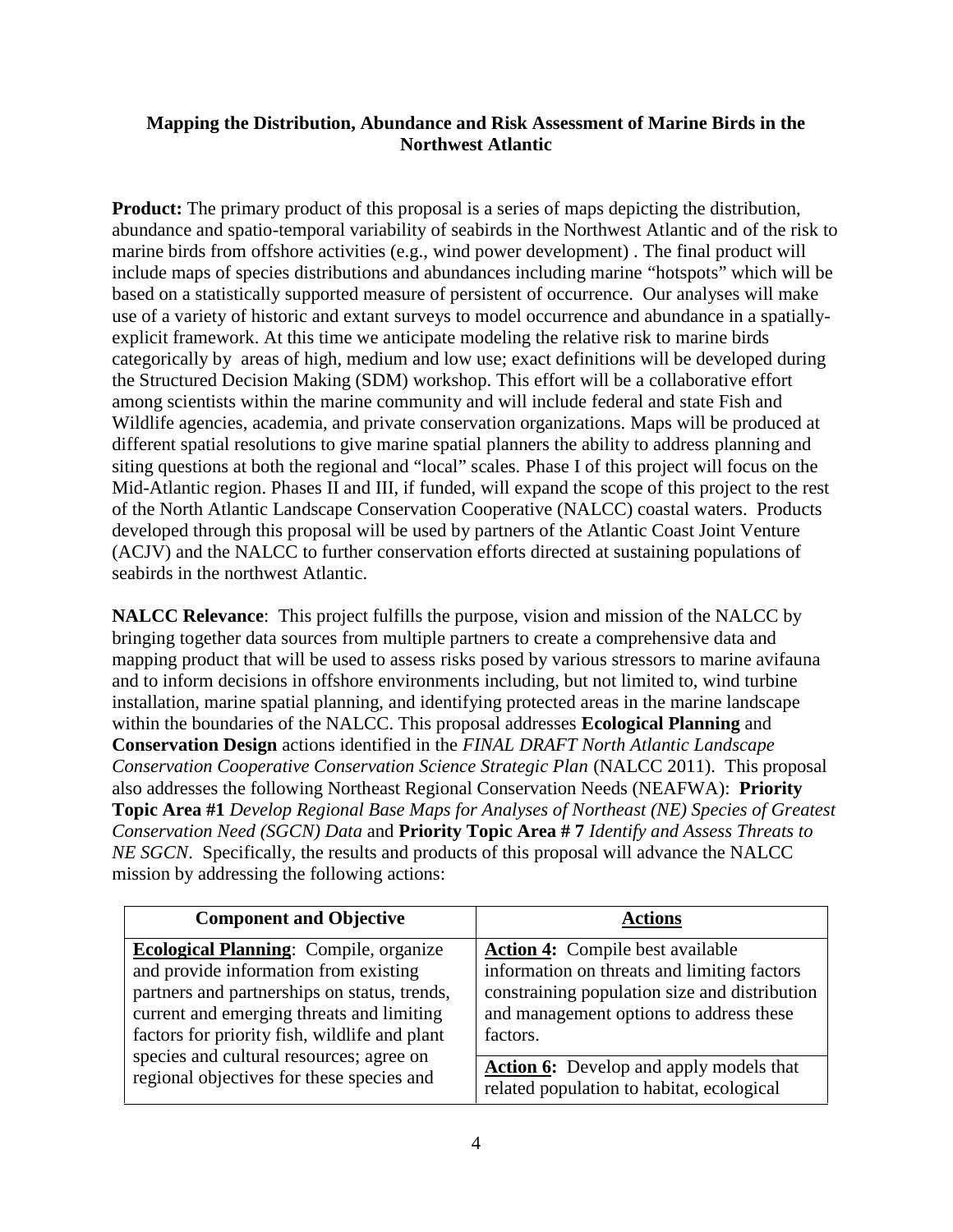| resources; and assess their relationship to<br>limiting factors, ecological processes,<br>habitats and landscapes to provide a                                                                                                                                 | processes and other limiting factors.                                                                                                                                                                                                                                                                                                                                   |  |
|----------------------------------------------------------------------------------------------------------------------------------------------------------------------------------------------------------------------------------------------------------------|-------------------------------------------------------------------------------------------------------------------------------------------------------------------------------------------------------------------------------------------------------------------------------------------------------------------------------------------------------------------------|--|
| scientific basis for conservation actions.                                                                                                                                                                                                                     | <b>Action 7:</b> Determine any immediate<br>priorities based on emerging threats (triage).                                                                                                                                                                                                                                                                              |  |
| <b>Conservation Design:</b> Develop, provide<br>and translate maps, tools and information to<br>guide decision makers and inform<br>conservation actions to more effectively<br>address threats, limiting factors and<br>uncertainties and efficiently achieve | <b>Action 1:</b> Work with managers and<br>conservation decision makers to assess what<br>information and tools are needed to support<br>their decision-making;                                                                                                                                                                                                         |  |
| objectives; ensure functional natural<br>systems under current and predicted future<br>conditions; and link site-scale actions to<br>landscape and regional scale goals.                                                                                       | Action 2: Develop regional, consistent,<br>spatial databases and maps to support<br>conservation design at multiple spatial<br>scales including consistent spatial data<br>layers on habitat types and other key<br>landscape attributes.                                                                                                                               |  |
|                                                                                                                                                                                                                                                                | <b>Action 5:</b> Use predicted impacts of climate<br>change, urban growth, and other stressors<br>with population-habitat models to assess<br>impacts to ecological processes, future<br>capacity of habitats to support populations<br>under different scenarios and adjust<br>population objectives if needed based on<br>current and likely future habitat capacity. |  |

**Geographic Extent:** The proposed area for the full project will include all Canadian Provinces and coastal states from New Brunswick to Virginia, extending from the intertidal zone to the base of the shelf-slope break as data allows. Reporting for Phase 1 will be limited to the Mid- Atlantic region; Virginia through New Jersey. Phases II and IIIwill extend from New York to New Brunswick, Canada.

**Background**: In November 2010, Secretary of the Interior Ken Salazar launched a 'Smart from the Start' wind energy initiative for the Atlantic Outer Continental Shelf to facilitate siting, leasing and construction of new projects, spurring the rapid and responsible development of this renewable resource. As a result, interest in developing wind resources in the offshore waters of the Mid-Atlantic and New England is one of the fastest-growing segments of the energy market (American Wind Energy Association 2011). However, offshore wind facilities may have detrimental impacts on many marine bird species, exposing them to increased mortality through turbine collisions, altering behavior and flight pathways (Drewitt and Langston 2006), and altering the habitat upon which marine birds depend for foraging. Several wind energy facilities are currently being planned for offshore Atlantic waters of the United States. Under Federal and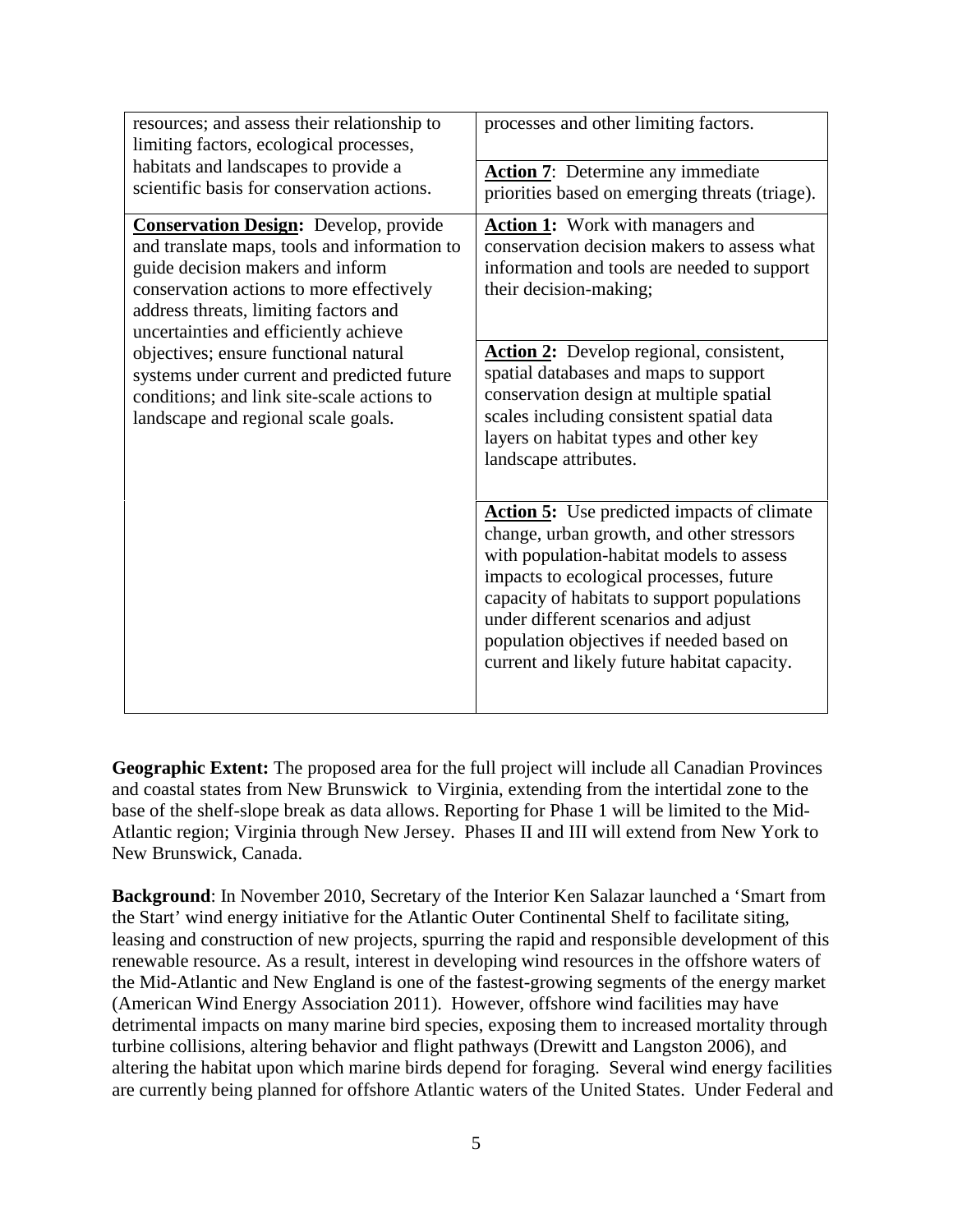State laws, regulatory agencies, such as the Bureau of Ocean Energy Management (BOEM) the U.S. Fish and Wildlife Service (USFWS) and State Agencies have an obligation to protect populations of marine birds that frequent these areas (O'Connell et al. 2009). In addition to offshore energy developments, marine birds face many threats from anthropogenic activities. This project will create "the best darn bird map" for informing marine spatial planning efforts, such as offshore development and marine protected areas, about the importance of the pelagic habitats off the US Northeast and Mid-Atlantic coast to seabirds.

Relatively little is known about the distribution, abundance and spatio-temporal variability of marine birds in their offshore habitats. In response to the urgent need for this information, a number of aerial- and boat-based and individual tracking surveys have been performed in recent years or are underway to determine distribution and abundance of marine birds in both state and federal waters of the U.S. Atlantic Shelf, either in response to proposed offshore wind facilities or in anticipation of future development (e.g. NJ Department of Environmental Protection 2010, Atlantic Sea Duck Project/USGS and BDJV). Ongoing survey efforts, such as the Atlantic Marine Assessment Program for Protected Species (AMAPPS; NOAA 2011) aim to provide abundance and density estimates for marine birds over a wide geographical area during multiple years. While boat based and aerial surveys provide a "snapshot" of bird abundance and occurrence in time and space and can be used to model distribution, they do not help us understand seasonal, migratory, or daily use patterns. For this reason, a number of telemetry studies have been initiated or are planned to help us better understand concentrated migratory movements occurring over brief time periods and local within-season movements of seabirds. Finally, we will never have the monetary resources needed to survey the entire continental shelf multiple times a year to address the needs of resource managers so will have to supplement data from these efforts with statistically valid models that predict into areas not covered by historic or extant surveys. We will integrate and expand upon existing modeling efforts to predict the longterm distributional and abundance patterns of seabirds in the NY Bight and Mid-Atlantic areas. We propose to take the information from this combination of surveys and pull it together to produce the most comprehensive maps of marine bird use in the offshore environment. These surveys (aerial, boat, individual tracking, and predictive distributions), when analyzed together in a common framework, will provide the best understanding of how marine birds use or are expected to use waters of the U.S. Atlantic throughout the annual cycle. Phase I of this project will use existing data from the mid Atlantic. Phases II and III will incorporate data from new studies and surveys, such as DOE-funded studies and BOEM-funded telemetry studies, and similar extant efforts by the Canadian Fish and Wildlife Service and will expand to include the remainder of the northeast, including the Gulf of Maine in its entirety.

We also propose to conduct a marine bird risk assessment using a SDM process (Martin et al. 2009). Information on risk will be combined with the predicted distribution and abundance maps to highlight areas of low, medium and high risk to marine birds facing various forms of offshore development. Model validation will be accomplished through special survey efforts or by withholding a portion of the ongoing survey efforts to be used in cross-validation procedures. Information from this assessment can be used to help managers assess the potential for adverse interactions to offshore activities such as the installation of wind turbines. The products developed by this project will be able to be used by partners of the ACJV and NALCC to ensure that offshore developments are sited away from areas with high potential marine bird use.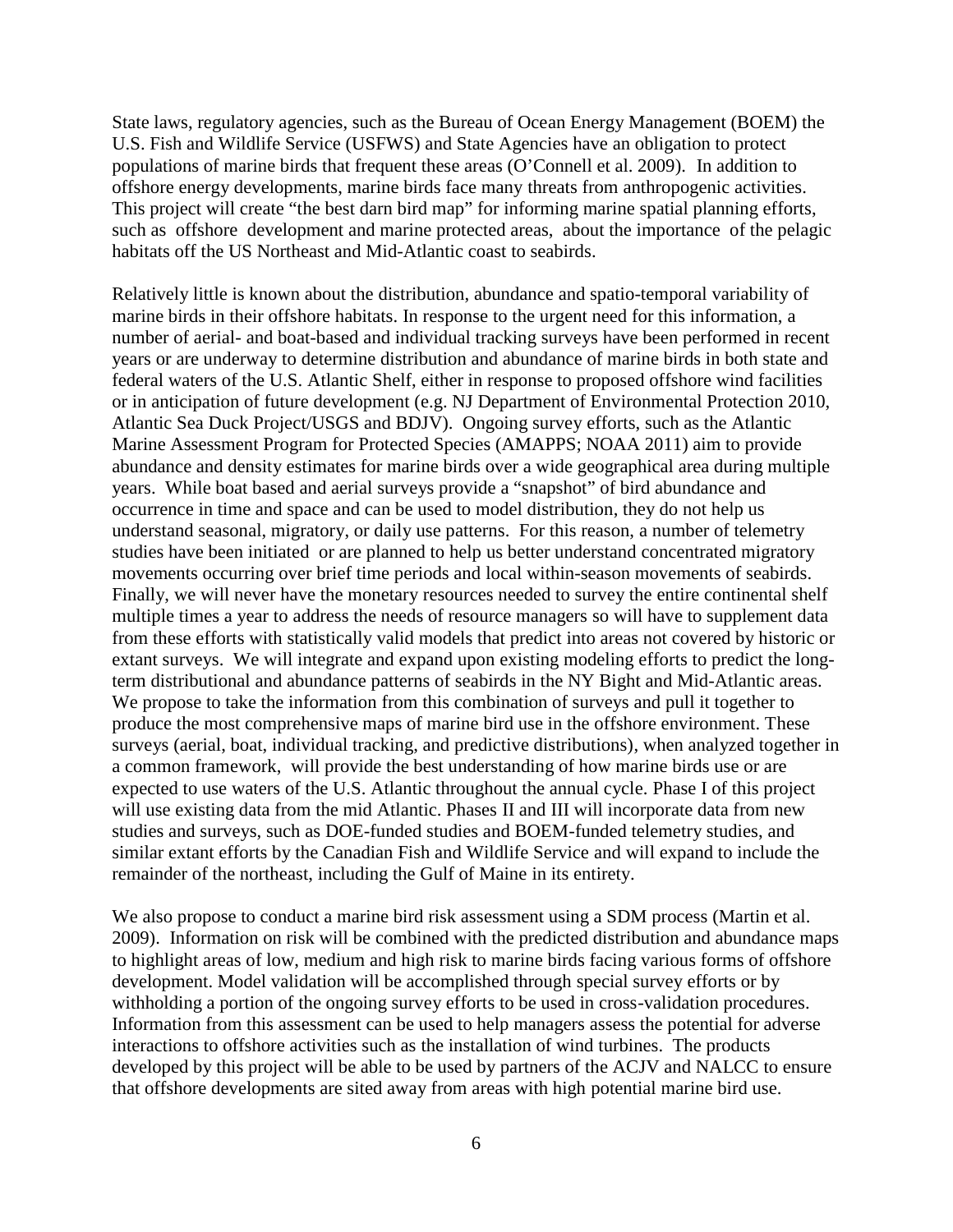### **Project Description:**

The "Best Darn Bird Map" will be produced through a series of iterative activities.

The expected steps are:

- 1) Data collation of historical and extant survey efforts and analyses.
	- a. Ships of Opportunity Studies

Collaborators have surveyed marine birds from ships and aircraft for thirty years in the Antarctic (Veit et al. 1993, 2008), California Current (Veit et al. 1996, 1997), Indian Ocean (Hyrenbach et al. 2007) and NW Atlantic (Veit 1978, Veit and Guris 2009). They have documented impacts of climate change (Veit et al 1996, 1997), found links between seabird distributions and those of their prey (Veit et al. 1993, 2008), and found statistical procedures for identifying Hotspots of abundance and species diversity (Santora 2010, and Santora and Veit in prep.). Current work involves surveying the US Atlantic continental shelf between Maine and North Carolina to map distribution and abundance of seabirds, using aircraft to survey the Atlantic Ocean off the coast of southeastern Massachusetts, and surveying by boat the Wind Energy Areas identified off the coasts of Delaware, Maryland and Virginia. A combination of strip and line transects that have proven effective in the past (e.g. Clark et al. 2003) to map the distribution of birds on the US Atlantic coast. During these surveys, behavioral data on all birds is recorded to allow extraction of feeding birds after the fact. The intent of these surveys is to identify those parts of the ocean that are *important* (and indeed *persistently* important) so as to not draw attention to where transient aggregations may appear once and never again. Methods outlined by Santora et al. (2010, and Santora and Veit in prep.) will be used to identify areas of both persistently high abundance and persistently high species diversity of birds from survey data, plus the Atlantic Seabird Compendium database housed at USGS.

b. DOE funded baseline studies

These studies will draw upon historical and extant surveys while adding extensive boat and aerial surveys (including HD video) within the identified Wind Energy Areas (WEAs) to model the distribution and abundance of marine organisms in the Mid-Atlantic region (Virginia – New Jersey). The resulting data from their surveys will be used to help create the best maps and/or as validation data to help test outputs from our predictive modeling efforts.

c. AMAPPS surveys

Via an interagency effort among the US Fish and Wildlife Service, National Oceanic and Atmospheric Administration National Marine Fisheries Service, The Navy and Bureau of Ocean Energy Management, we are collecting broad-scale data over multiple years on the seasonal distribution and abundance of marine turtles, mammals and birds using direct aerial and shipboard surveys conducted by scientists from NOAA Fisheries and the US Fish and Wildlife Service. These data are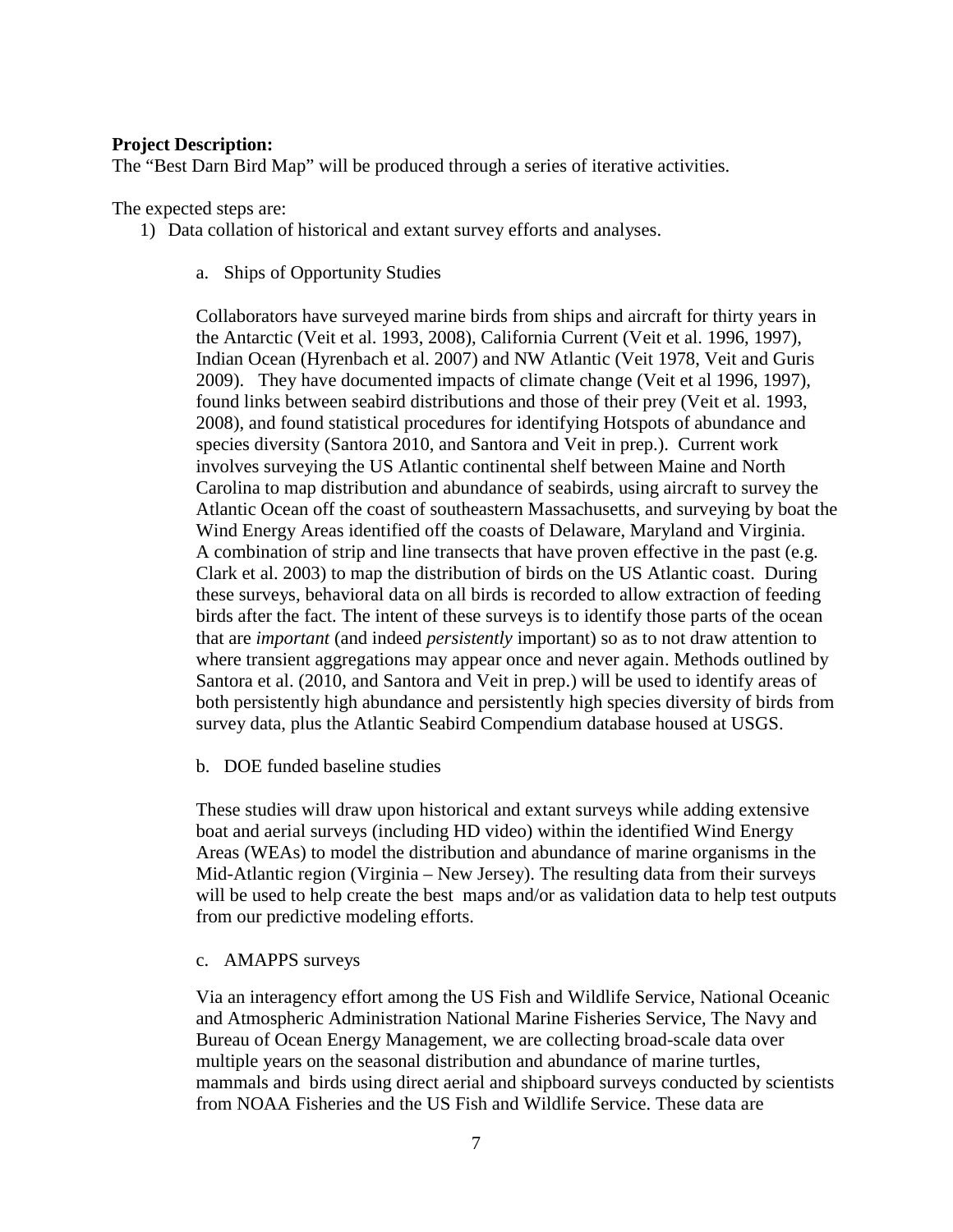providing information on distribution, abundance, related spatio-temporal variability, habitat associations, and are helping to identify important foraging and loafing sites for sea ducks and seabirds. During the summer of 2011, two NOAA cruise vessels had seabird observers. Aerial seabird surveys have been conducted during the summer and fall of 2010 and the summer of 2011.

d. Telemetry Studies

Satellite telemetry devices are being used to track the fine-scale occurrence and movement patterns of four species of diving birds, Red-throated Loon (*Gavia stellata*), Surf Scoter (*Melanitta perspicillata*), Black Scoter (*Melanitta nigra*), and Northern Gannet (*Morus bassana*), during winter and migration, when substantial proportions of their populations use waters of the Mid-Atlantic U.S. Satellite tracking studies are also underway for Great Shearwaters (*Puffinus gravis*) and other seabirds. Most of the PPTs transmit year-round providing location information in all seasons. Findings will complement other studies that are underway or being planned by BOEM and USFWS, as part of a comprehensive evaluation of the potential for interactions between wind energy facilities and wildlife within waters of the U.S. Atlantic. For the purposes of this project, this work will be used to ground truth predictive modeling efforts in the mid Atlantic and to identify areas of importance to marine birds not picked up by other survey methods.

e. New Jersey Wind Power Ecological Baseline Studies, Rhode Island SAMP and Massachusetts Cape Wind Studies

The State liaison will work to help facilitate incorporation, where publically available, data from state-funded baseline studies. These studies have been conducted to gather information for making sighting decisions in state waters and to help inform marine spatial planning efforts. The State liaison will also act as an advisor for the states to ensure that project objectives are meeting state needs.

2) Predictive Modeling

The NOAA Biogeography Branch (U.S.

DOC/NOAA/NOS/NCCOS/CCMA/Biogeography Branch) is a group of marine ecologists, statisticians, and geo-spatial scientists who specialize in predictive spatial modeling of marine species and habitat distributions. Led by PI Dr. Brian Kinlan, NOAA Biogeography scientists recently completed a predictive modeling study of seabird species offshore of NY, specifically tailored to aid in offshore planning related to wind energy siting (Kinlan et al. 2011). With funding from BOEM and USGS, Kinlan and colleagues are extending their high-resolution predictive modeling work to the Mid- Atlantic region, using the Atlantic Seabird Compendium assembled by Allan O'Connell and Andrew Gilbert at USGS. Work on this funded project began in October 2011 and will be completed in 2013. In addition, Biogeography Branch is seeking funding to expand predictive models to include the Northeastern U.S. coastal and offshore waters starting in October of 2012.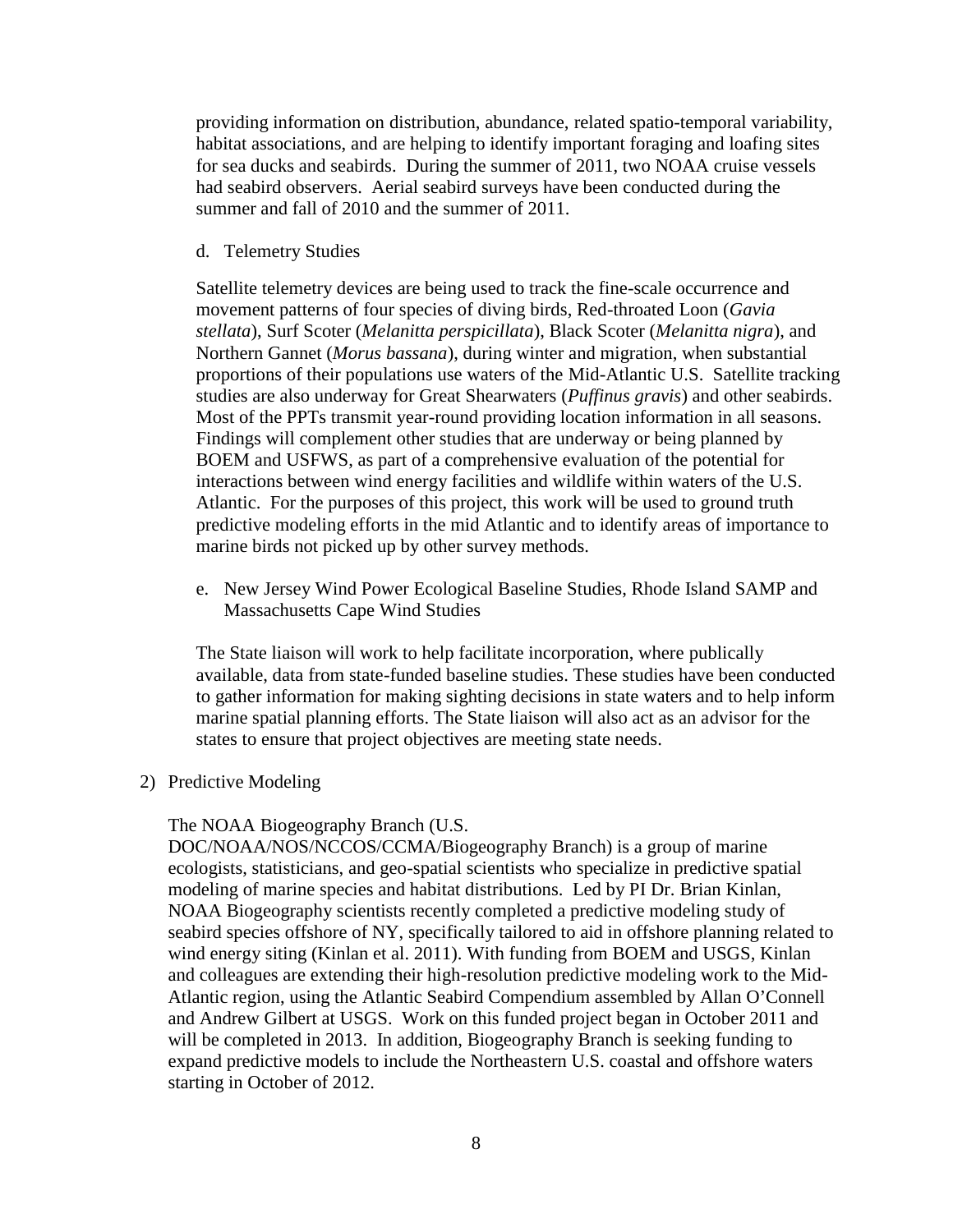With a relatively small expenditure the current study could promote synergies between the predictive modeling work of the NOAA Biogeography Branch and other efforts to synthesize information on seabirds for marine spatial planning purposes. Identification and ingestion of additional data into the Atlantic Seabird Compendium database will facilitate improved predictive models. The current proposal would establish this synergy by engaging NOAA Biogeography scientists and predictive modeling products in the risk assessment process. Also, because NOAA Biogeography Branch models predict the long-term average spatial pattern of seabird distribution, but do not capture variability at fine spatial and temporal scales, or nuances of behavior and ecology, validation and comparison with finer temporal-scale data is desirable. Funding from this proposal will facilitate comparison and integration of Biogeography predictive models with other sources of information on bird movements and habitat use, including individual telemetry using geo-locators and satellite tags, radar, and other technologies. The goal of these comparisons will be to develop an improved integrated framework for risk assessment that integrates long-term spatial patterns in seabird aggregation with short-term variability in distribution, behavior, and ecology.

#### 3) Risk Assessment

A Structured Decision Making workshop will be implemented to identify and evaluate the potential risk posed by offshore development activities (e.g., wind farms) to marine birds. This workshop will develop a Bayesian Belief Network model to help identify species vulnerabilities and risks. Risk assessments often have difficulty separating risk assessment from risk management and fail the incorporate the connection between social values at stake (such as access to abundant alternative energy) and the scientific knowledge needed to predict the likely impact of management or planning decisions (Maguire 2004). Structured decision making is an organized approach to identify and evaluate alternatives and explicitly state model assumptions and factor weights. It focuses on engaging stakeholders, experts and decision makers in productive decision-oriented analysis and dialogue and deals proactively with complexity and judgment in decision making. It provides a framework that becomes a decision-focused roadmap for integrating activities related to planning, analysis and consultation. For marine birds, it will help define different conceptual models of risk to marine birds relative to species distribution and abundance patterns, predicted use patterns, and alternative offshore development scenarios.

Using outcomes from the risk assessment, our map of predicted occurrence will be weighted by relative risk. Areas of seabird use will be categorized into areas of high, medium and low risk to marine birds from offshore development activities. These outputs can be used by managers making decisions about siting offshore wind facilities.

#### 4) Model Validation

We propose to validate low use/low risk areas of the map by either collecting new survey data or using alternative existing data for comparison with our modeled output. Those areas believed to be of less value to marine birds because of lower bird densities or lower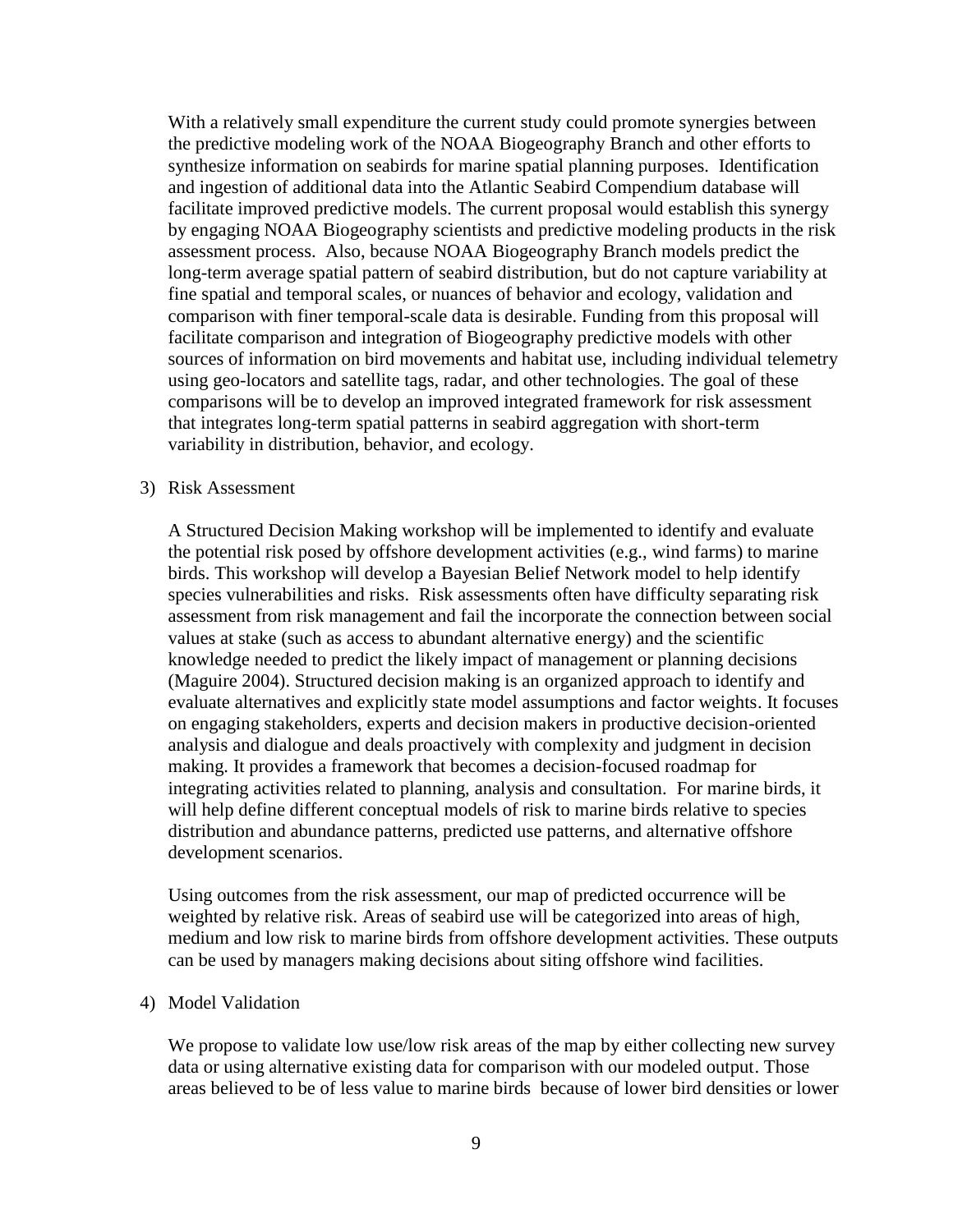occurrence would visited multiple times over time periods to determine whether they are truly "less important" to marine birds and would help us identify areas that we have high confidence are good lease sites. Information from telemetry studies of individual species can be used for in this effort as well.

#### **Timeline:**

| January-June 2012    | Phase I – Selection of PI and initial workshops to determine actions  |
|----------------------|-----------------------------------------------------------------------|
|                      | needed to collaborate on data and select pilot region (mid-Atlantic). |
| June – December 2012 | Phase I – Structured Decision Making Workshop, individual tracking    |
|                      | studies implemented, database gaps identified and data input into     |
|                      | <b>Atlantic Seabird Compendium</b>                                    |
| January - July 2013  | Develop Distribution and Risk Maps and Test Outputs                   |
|                      | Begin Phase $II^2$ (predicated on additional funds)                   |
| August-December 2013 | Prepare Phase 1 Deliverables                                          |

**Deliverables:** A report, including spatially explicit maps predicting the risk to marine birds from wind development or other offshore activities at different spatial scales within the pilot region (mid-Atlantic?). The final product will include maps of species distributions and abundances including marine hotspots based on existing data and predicted occurrences, and will include the relative risk to marine birds within areas of high, medium and low use. Maps will be produced at different spatial resolutions to give marine spatial planners the ability to address questions at both the regional and "local" scales.

 $2$  Phase two of this project will be dependent upon additional funds of \$125K per year for each of two years (\$250K) total) and would expand the work to the entire Northeast area. Phase 2 would be completed December 2014.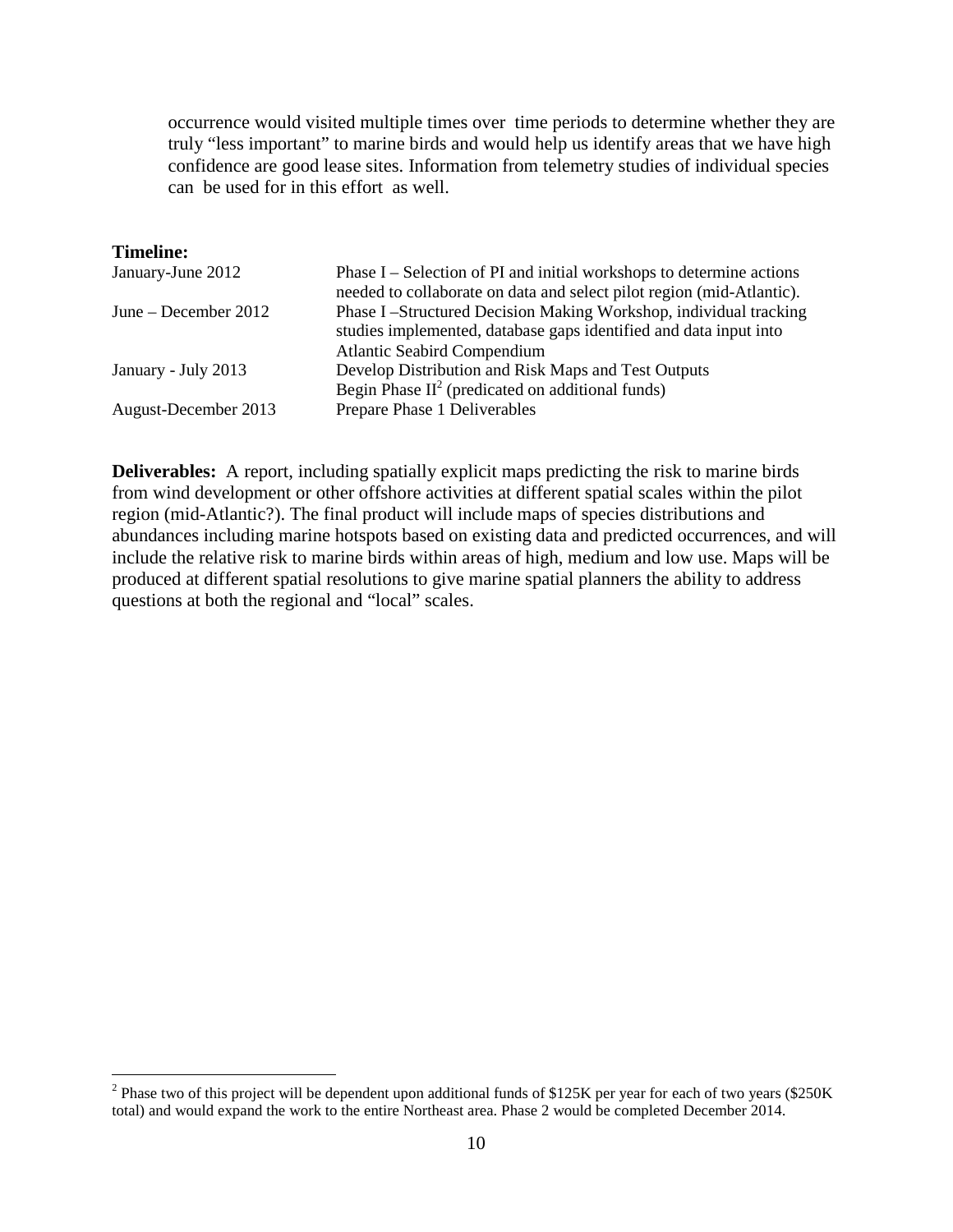## **Budget**

|                                     | <b>LCC Request</b> | Match <sup>4</sup> |  |  |
|-------------------------------------|--------------------|--------------------|--|--|
| <b>Data collation and Synthesis</b> |                    |                    |  |  |
| Salary <sup>1</sup>                 | \$45,000           | \$1,500,000        |  |  |
| Data entry <sup>2</sup>             | \$10,000           |                    |  |  |
|                                     |                    |                    |  |  |
| Travel <sup>3</sup>                 | \$20,000           |                    |  |  |
|                                     |                    |                    |  |  |
| <b>Risk Assessment</b>              |                    |                    |  |  |
| <b>SDM Workshop</b>                 | \$10,000           |                    |  |  |
| Risk surface layer                  | \$25,000           |                    |  |  |
|                                     |                    |                    |  |  |
| <b>Modeling Distributions</b>       |                    |                    |  |  |
| Northeast Region                    | \$25,000           | \$150,000          |  |  |
|                                     |                    |                    |  |  |
| <b>Ground Truthing Surveys</b>      | \$15,000           |                    |  |  |
|                                     |                    |                    |  |  |
| <b>Principle Investigator</b>       | \$25,000           |                    |  |  |
|                                     |                    |                    |  |  |
| Total                               | \$175,000          |                    |  |  |

<sup>1</sup>To pay for approximately 2 weeks salary of each co-collaborator.

 $2$ Data entry of data not in USGS database, including tracking studies.

 $3$ Travel to two workshops/meetings of collaborators at \$2500 per collaborator or \$1250 per trip. <sup>4</sup>There are millions of dollars of match associated with this project if all the co-collaborators ongoing studies are included. They are not all tallied here.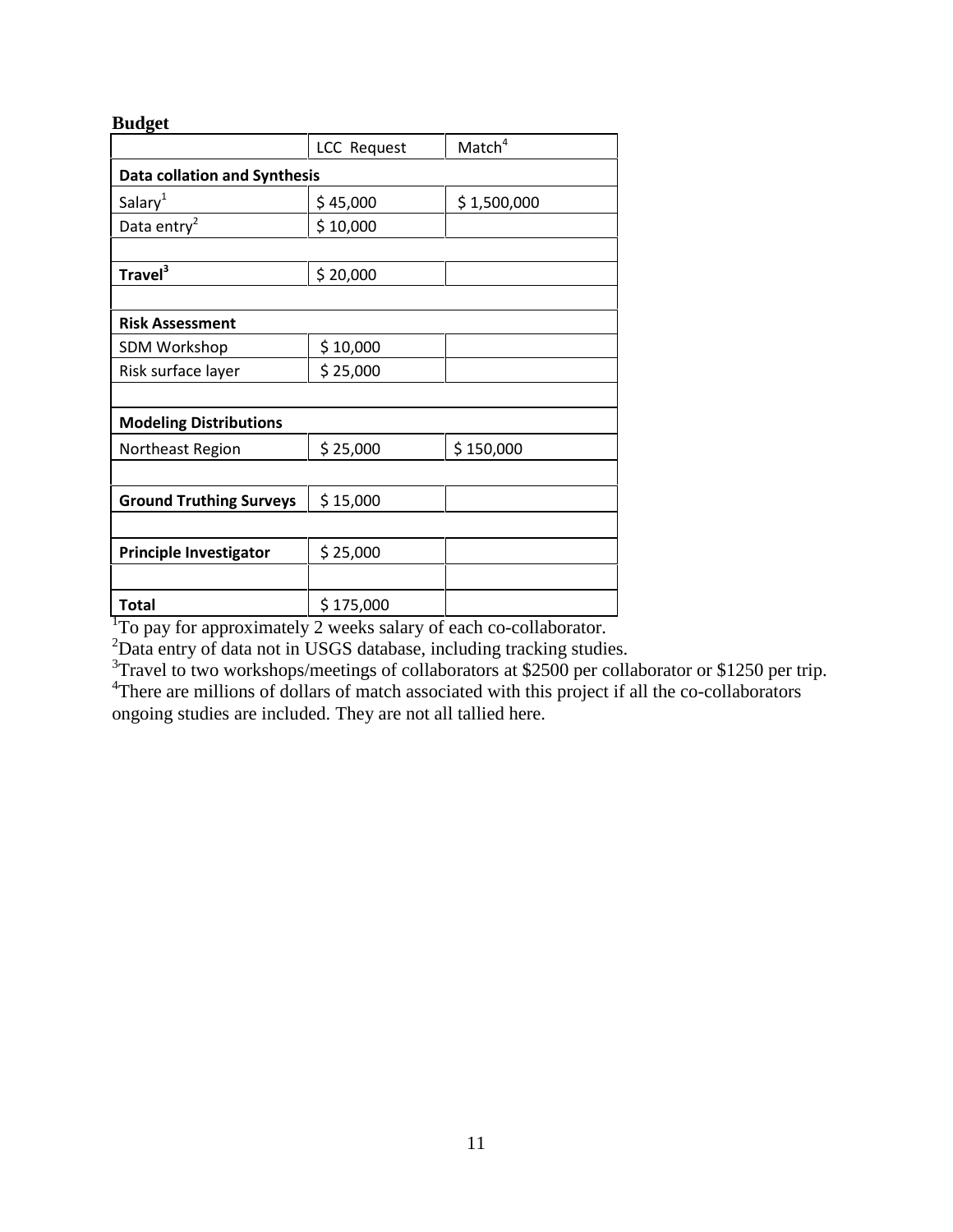### **References**

- American Wind Energy Association (AWEA). 2011. [online]. Offshore wind. < http://www.awea.org/learnabout/offshore/index.cfm> (25 August 2011).
- Clarke, E.D., L.B. Spear, M.L. McCracken, F.F.C. Marques, D.L. Borchers, S.T. Buckland, and D.G. Ainley. 2003. Validating the use of generalized additive models and at-sea surveys to estimate size and temporal trends of seabird populations. Journal of Applied Ecology 40: 278-292.
- Drewitt, A. L., and R. H. W. Langston. 2006. Assessing impacts of windfarms on birds. Ibis 148: 29-42.

Hyrenbach, K.D., R.R. Veit, H. Weimerskirch, N. Metzl and G.L. Hunt, Jr. 2007. Community structure across a large-scale ocean productivity gradient: Marine bird assemblages of the Southern Indian Ocean. Deep Sea Research I. 54: 1129-1145.

- Maguire, Lynn A. 2004. What can decision analysis do for invasive species management? Risk Analysis, Vol 24, No. 4.
- Martin, M.C. Runge, J.D. Nicholls, B.C. Lubow, and W.L. Kendall. 2009. Structured decision making as a conceptual framework to identify thresholds for conservation and management. Ecological Applications 19: 1079- 1090.
- Northeast Association of Fish and Wildlife Agencies (NEAFWA). 2011. [online]. Regional Conservation Needs. <http://rcngrants.org/priority-rcn-topics> (1 January 2011).
- New Jersey Department of Environmental Protection. 2010. [online]. Ocean wind power ecological baseline study, Vol. 2, avian studies, pp.C2-C9. Unpublished Report. State of New Jersey Department of Environmental Protection, Office of Science, Trenton NJ. < http://www.nj.gov/dep/dsr/ocean-wind/report.htm> (29 August 2011).
- Niles, L. J., J. Burger, R. R. Porter, A. D. Dey, C. D. T. Minton, P. M. Gonzalez, A. J. Baker, J. W. Fox, and C. Gordon. 2010. First results using light level geolocators to track Red Knots in the Western Hemisphere show rapid and long intercontinental flights and new details of migration pathways. International Wader Study Group Bulletin 117: 123-130.
- North Atlantic Landscape Conservation Cooperative. 2011. FINAL DRAFT North Atlantic Landscape Conservation Cooperative Science Strategic Plan. U.S. Fish and Wildlife Service. 23pp.
- O'Connell, A., B. Gardner, A. Gilbert, and K. Laurent. 2009. Compendium of avian occurrence information for the Continental Shelf waters along the Atlantic coast of the United States. Final report to the U.S. Fish and Wildlife Service and Mineral Management Service. Unpublished Report. U.S. Geological Survey, Patuxent Wildlife Research Ctr, Laurel, MD.
- Veit, R.R. 1978. Some observations of South Polar Skuas (*Catharacta maccormickii*) on Georges Bank. American Birds 32: 300-302.
- Santora, J.A., C.S. Reiss, V.J. Loeb, and R.R. Veit. 2010. Spatial association between hotspots of baleen whales and demographic patterns of Antarctic krill *Euphausia superba* suggests size-dependent predation. Marine Ecology Progress Series 405:255-269.
- Santora, J.A. and R.R. Veit. In prep. Spatial persistence of top-predator hotspots near the South Shetland Islands.
- Veit, R.R., E.D. Silverman, and I. Everson. 1993. Aggregation patterns of pelagic predators and their principal prey, Antarctic krill, near South Georgia. Journal of Animal Ecology 62: 551-564.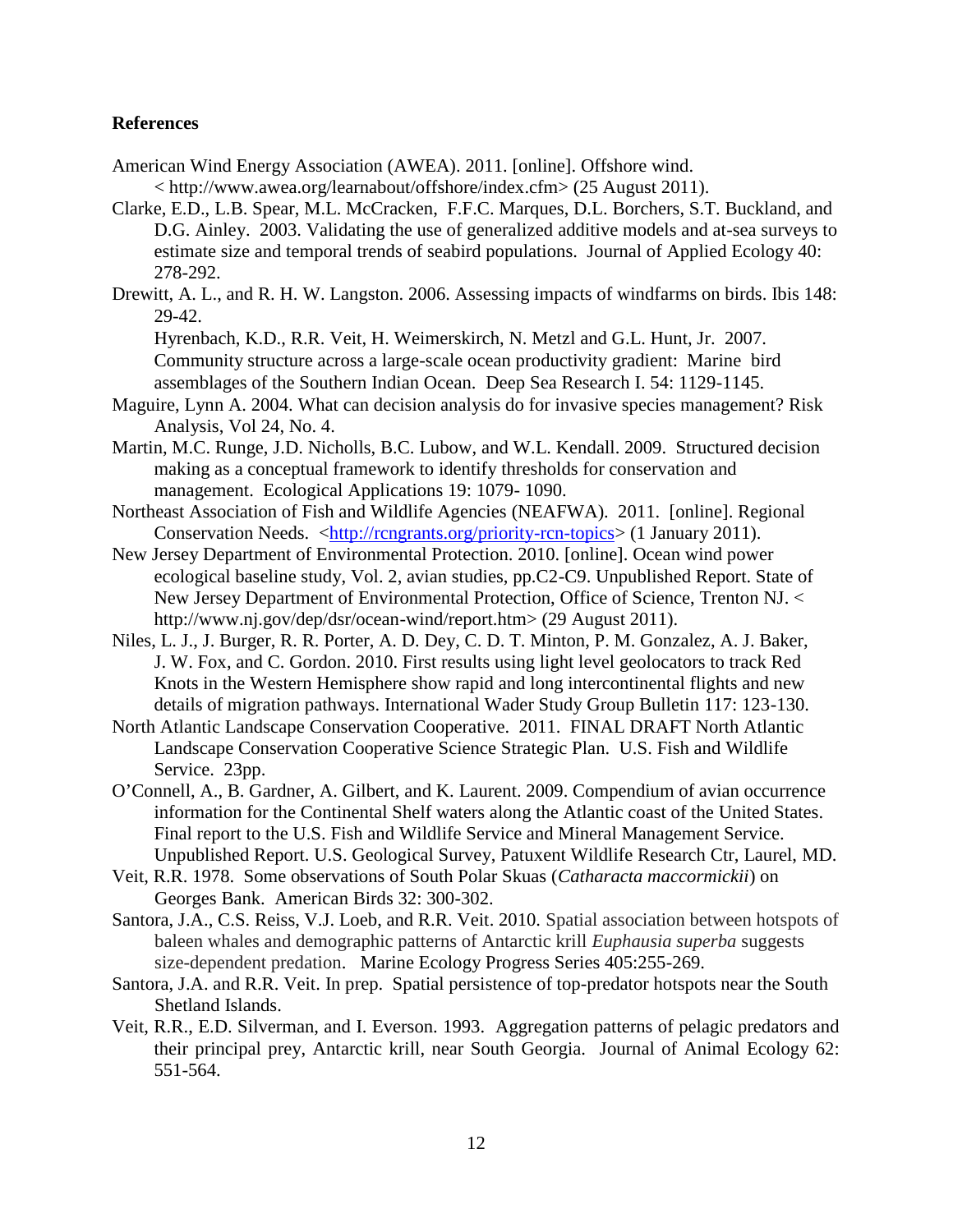- Veit, R.R., P. Pyle.and J.A. McGowan. 1996. Ocean warming and long-term change in pelagic bird abundance within the California Current System. Marine Ecology Progress Series 139: 11-18.
- Veit, R.R., J.A. McGowan, D.G. Ainley, T.R. Wahl, and P. Pyle. 1997. Apex marine predator declines 90% in association with changing oceanic climate. Global Change Biology 3: 23- 28.
- Veit, R.R., J.A. Santora and H. Owen. 2008. Using a video camcorder to quantify spatial association between seabirds and their prey. Marine Ornithology 36: 145-151.
- Veit, R.R. and P.A. Guris. 2009. Recent increases in alcid abundance in the New York Bight and New England Waters. New Jersey Birds 34: 83-87.
- US Geological Survey. 2010. [online]. http://www.pwrc.usgs.gov/resshow/perry/scoters/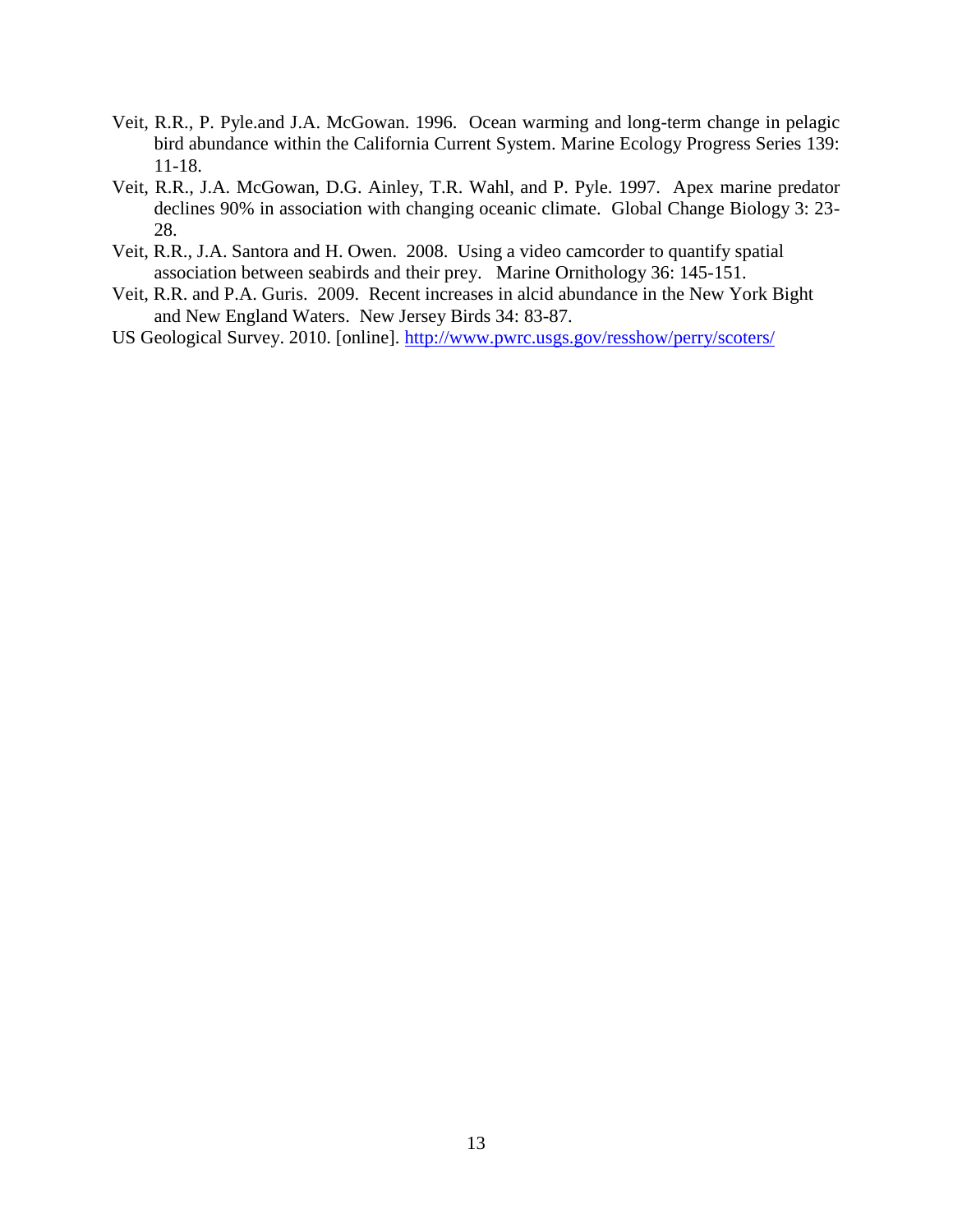# **Figures (examples of the types of data the project will pull together and overlay with risk.**



Figure 1. AMAPPS survey transects.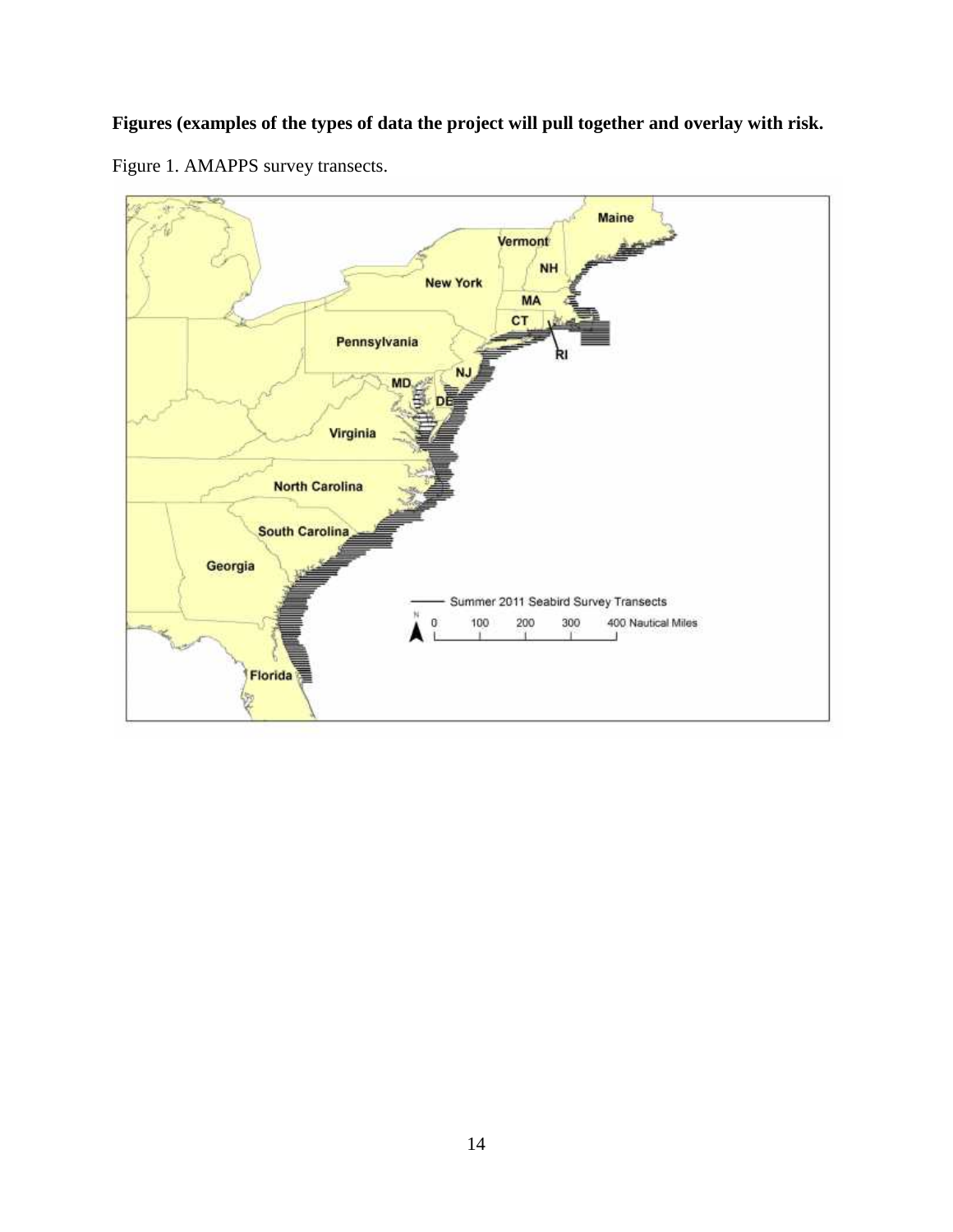

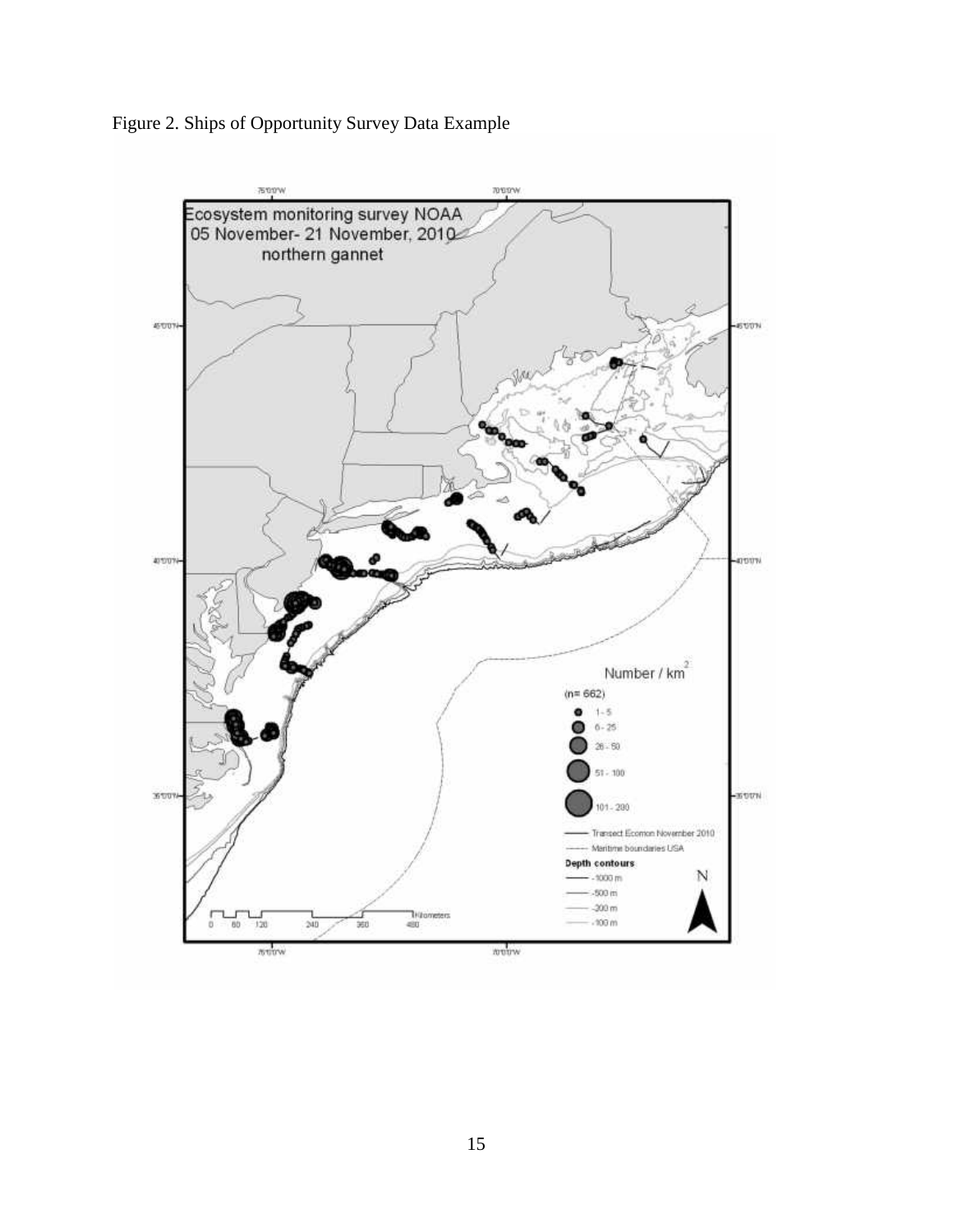Figure 3. Example of results from Greater Shearwater tracking study (habitat use) (Courtesy of Rob Ronconi, Dalhousie University)<br>-70' -68' -66'

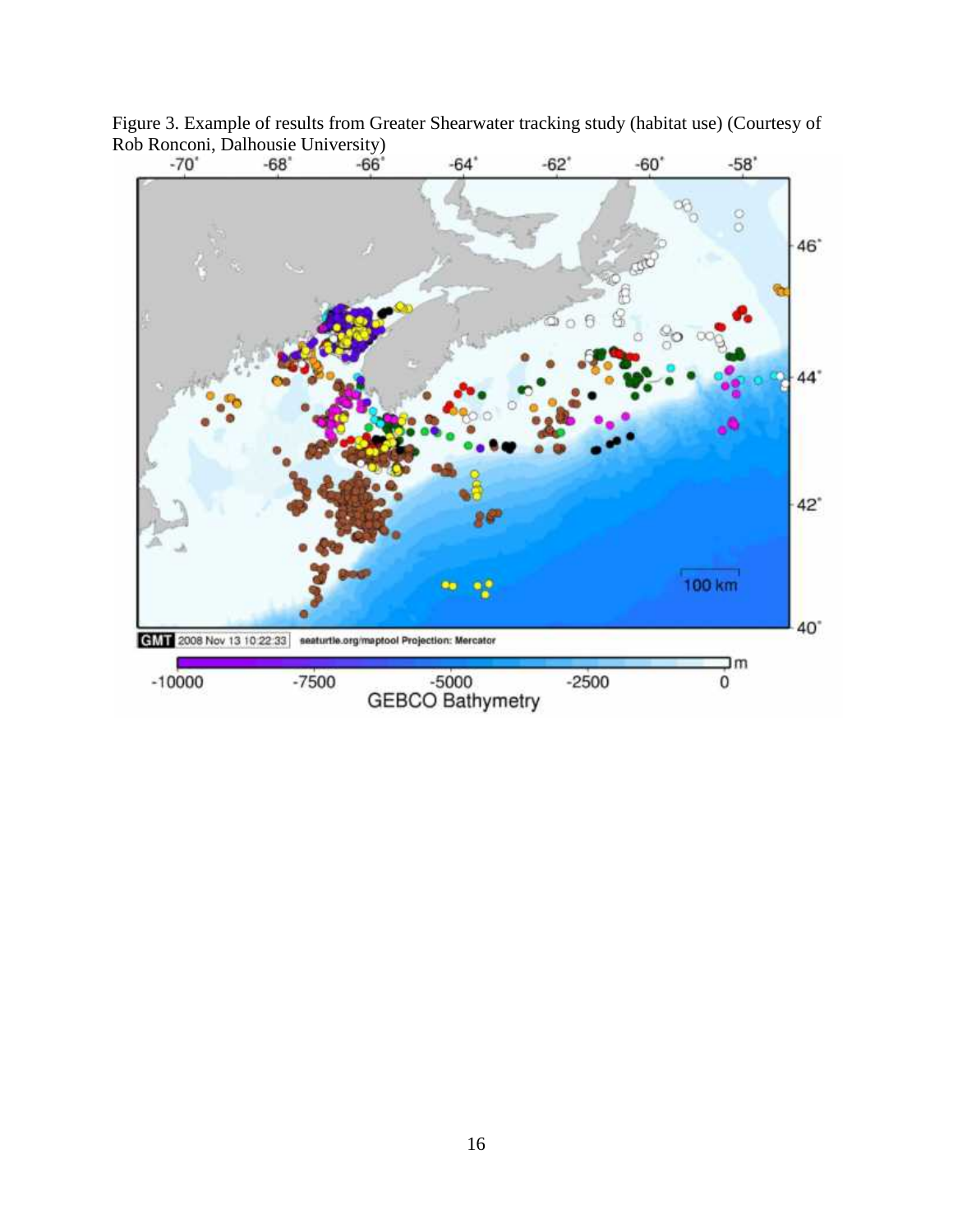Figure 4. Predictions from modeling distributions of seabirds (hot spots ) in the New York Bight. (Courtesy of Brian Kinlan, NOAA/NMFS)